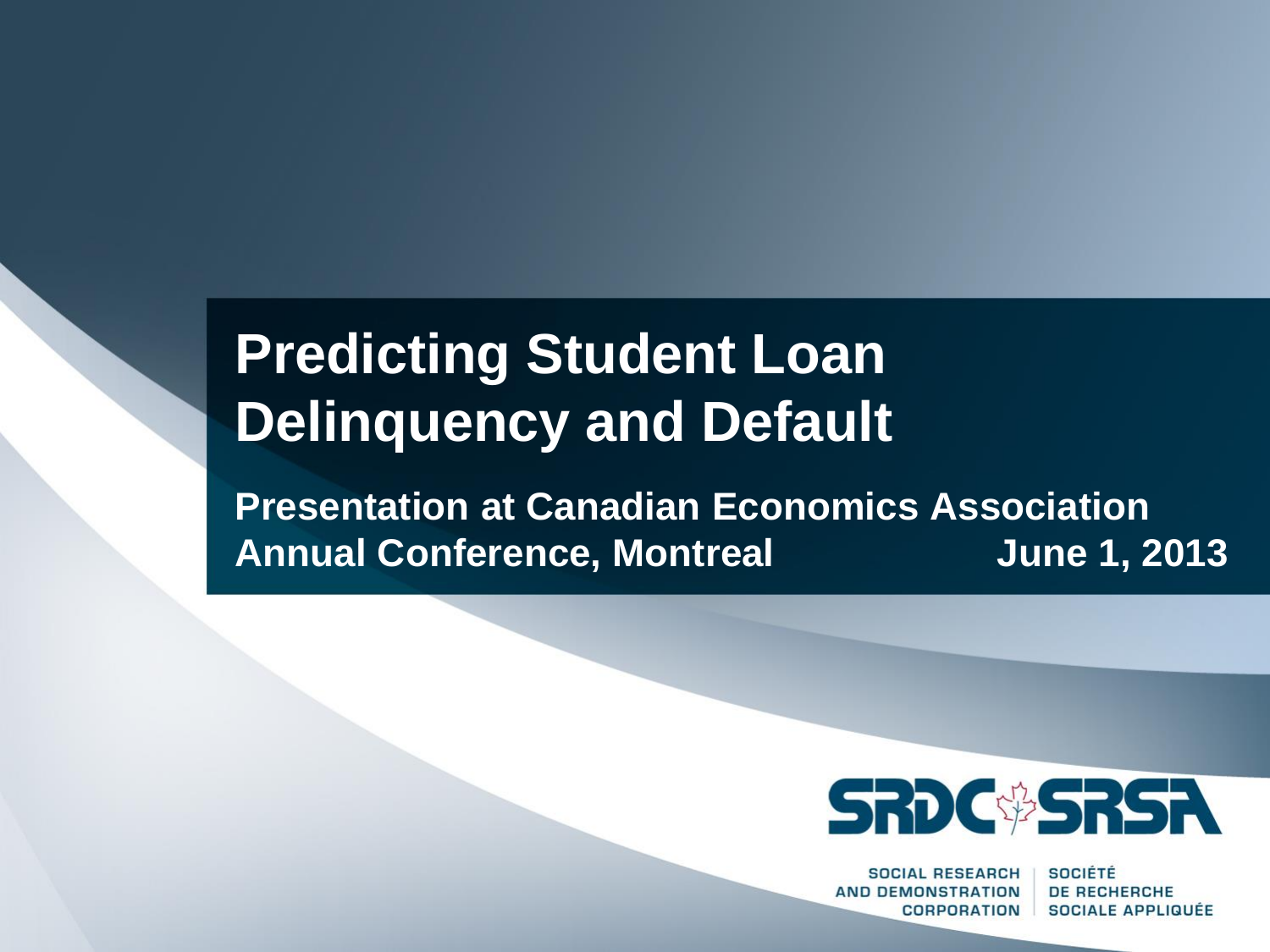## **Outline**

- **Introduction: Motivation and Research Questions**
- **E** Literature Review
- **Nethodology**
- **Selected Descriptive Analysis Results**
- **Results of the Multivariate Analysis**
- **Conclusions**

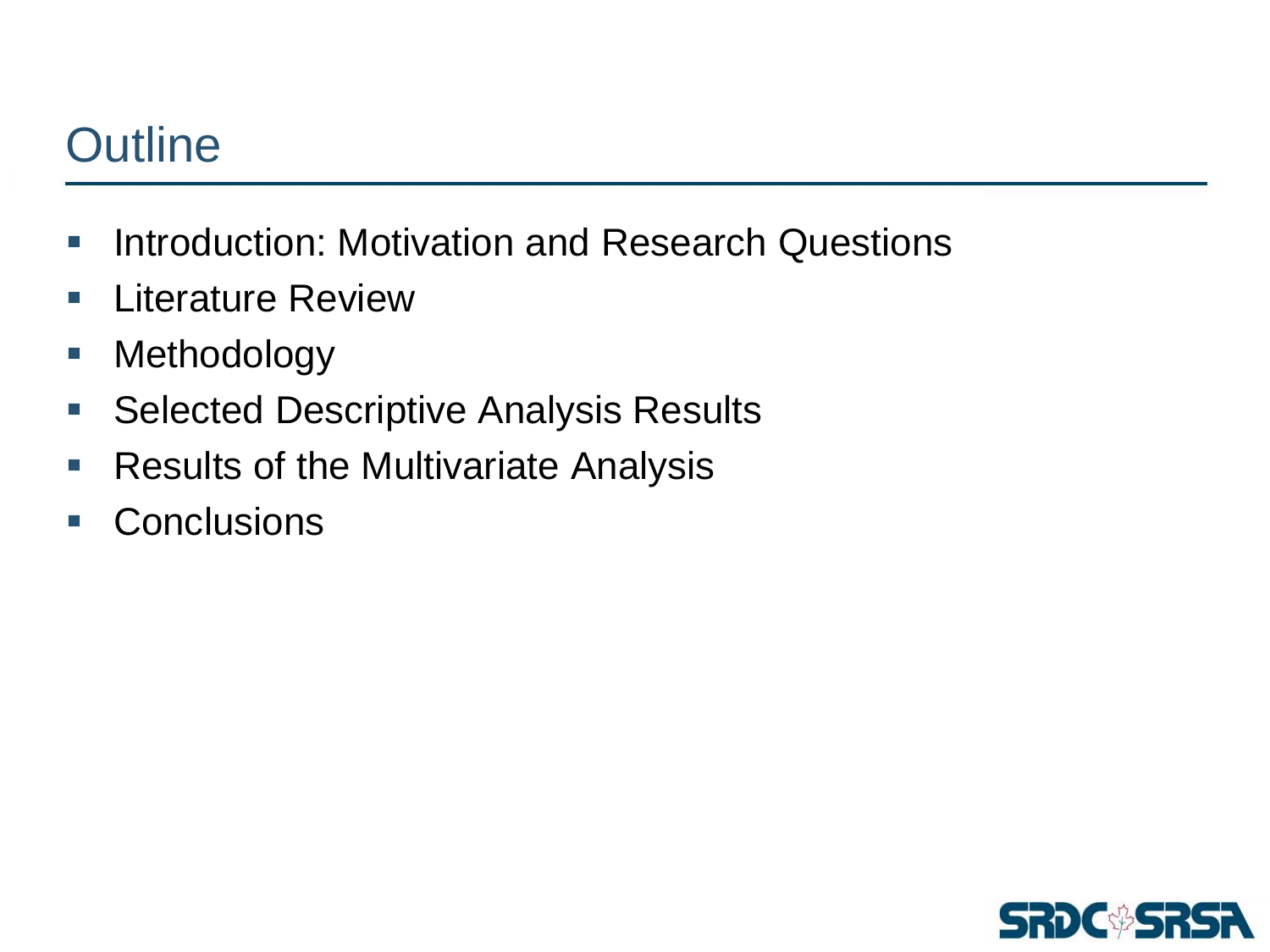## Introduction - Motivation (1)

- Results from LAHS-BC suggested that students might not understand student financial aids adequately. Not all factors were taken into consideration when they borrowed.
- Canada Student Loan Program (CSLP) provides a mortgage style student loan (amortized to a period after study).
- The three-year default rate of the 2009-10 consolidation cohort was **9 per cent** among *university* graduates and **17 per cent** among *college* graduates (HRSDC, 2012).
- Serious consequences of a defaulted CSLP loan:
	- The loan is returned to CRA for debt collection.
	- The loan cannot be discharged in most cases.
	- The borrower is disqualified from further CSLP loans.
- Universal access: uniform "risk premium" within a cohort.

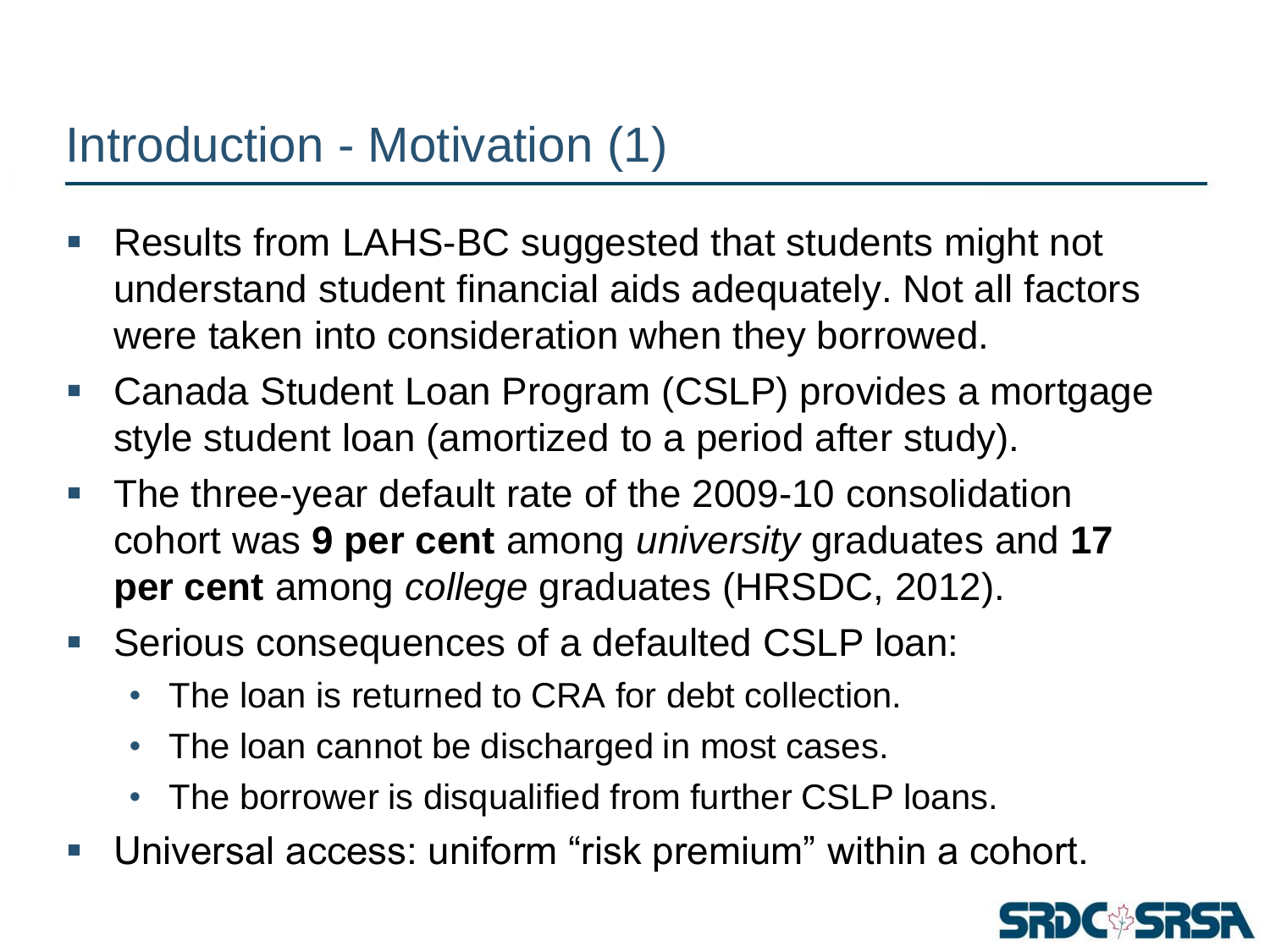## Introduction - Motivation (2)

- The Repayment Assistance Plan (RAP) provides relief to eligible borrowers by temporarily reducing required payments to an "affordable" level.
- Risk management relies on the identification of potential defaulters and delivering preventive interventions at the time of consolidation.
- Two main questions related to the efficacy of existing risk management:
	- How well do observable characteristics at the time of consolidation predict default?
	- Does RAP work?

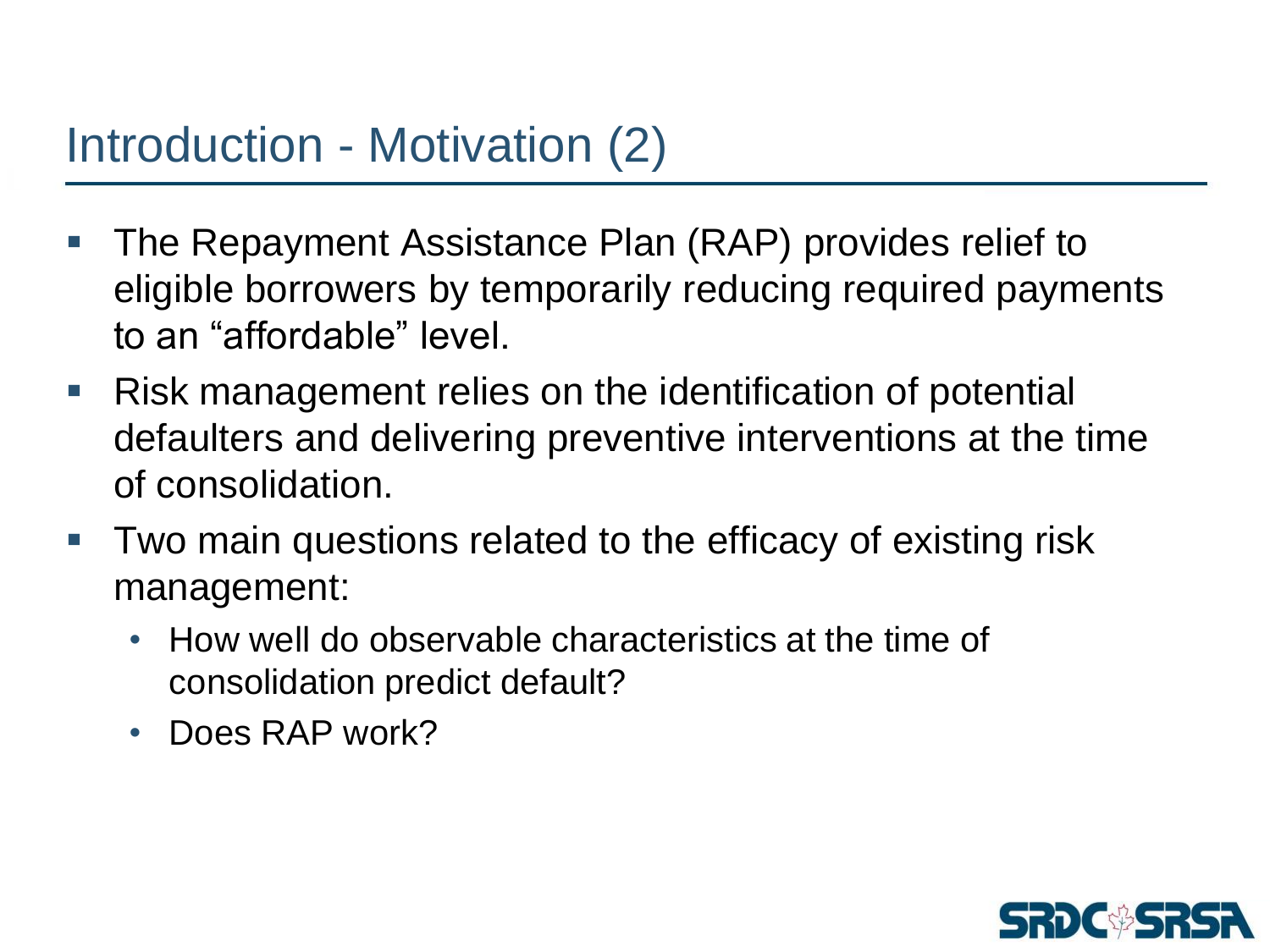#### Introduction - Research Questions

- What are the static factors that affect student loan repayment delinquency or default?
- What are the main characteristics of borrowers that predict missing loan repayment(s)?
- What are the main characteristics of borrowers that predict loan default?
- Are there significant provincial and regional differences in the likelihood of delinquency and default?
- Is it possible to create an indicator to assess borrowers' risk of delinquency and default?

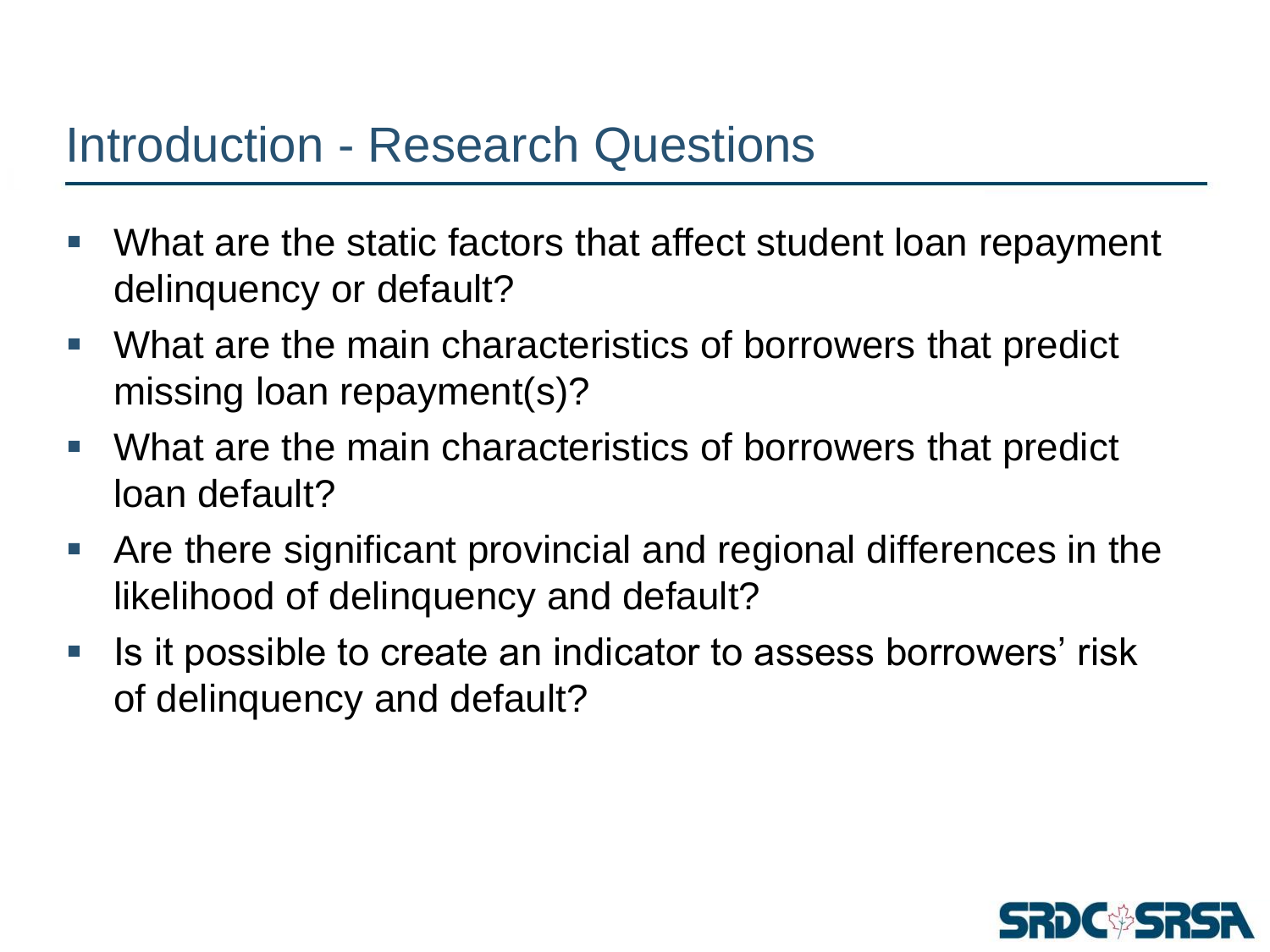#### Literature Review - Theoretical

- The main theoretical model: A life-cycle model that students borrow to finance their postsecondary study and expect to repay the student loan in the future.
- **Human capital investment is risky (Baum and Schwartz,** 2006):
	- Not all graduates will be able to find remunerative jobs.
	- Unanticipated changes may derail a life plan.
	- The borrower may not be able to **maintain a living** with the **scheduled repayment of loans**.
- **However, there is no consensus definition of manageable** student debt (Hansen, 1991).
- Delinquency and defaults are some forms of unmanageable student debts.

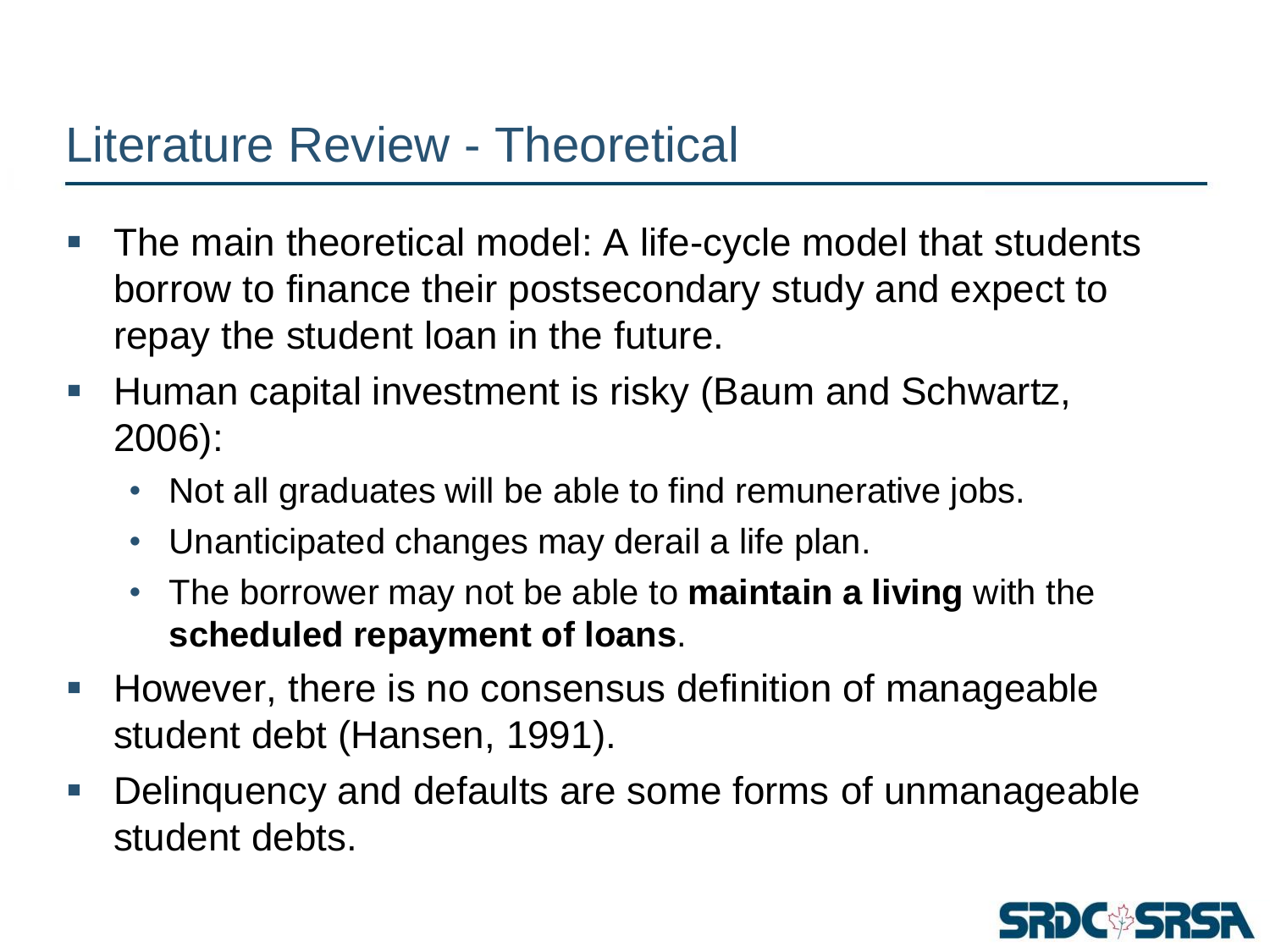#### Literature Review – Empirical (1)

- Three categories of determinants (Lochner, Stinebrickner, and Suleymanoglu, 2012):
	- lack of income and financial resources,
	- high student loan debt and other debt, and
	- beliefs about the cost of not repaying.
- **There was two published Canadian studies using the CSLP** admin data (Kapsalis, 2006; Lochner et al., 2013).
- Most empirical studies were from the United States.
- A few published Canadian studies relied on survey data. The measurements on payment difficulties were not necessary corresponding to actual student loan defaults.

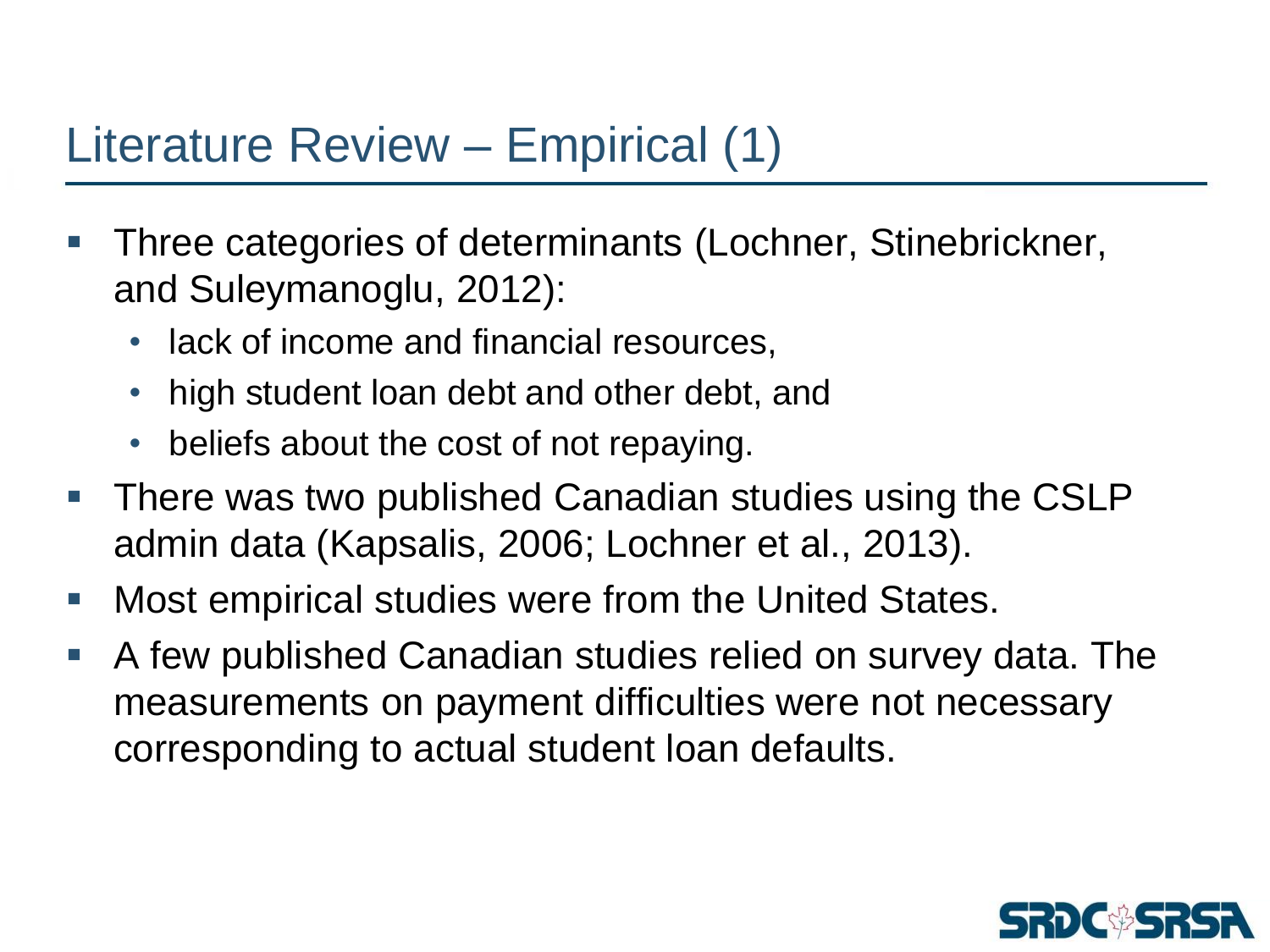#### Literature Review – Empirical (2)

- Some determinants found in the literatures:
	- During repayment: Income, unemployment, family characteristics (dependent children, single-parenthood, marriage dissolution), credit score, debt burden.
	- Before repayment: institutional characteristics (university, college, or private institution; subject of study), academic performance (graduation and grade).
	- Others: age (+), gender (not clear), socioeconomic background.
- Commonly used econometric model: logistic regression.

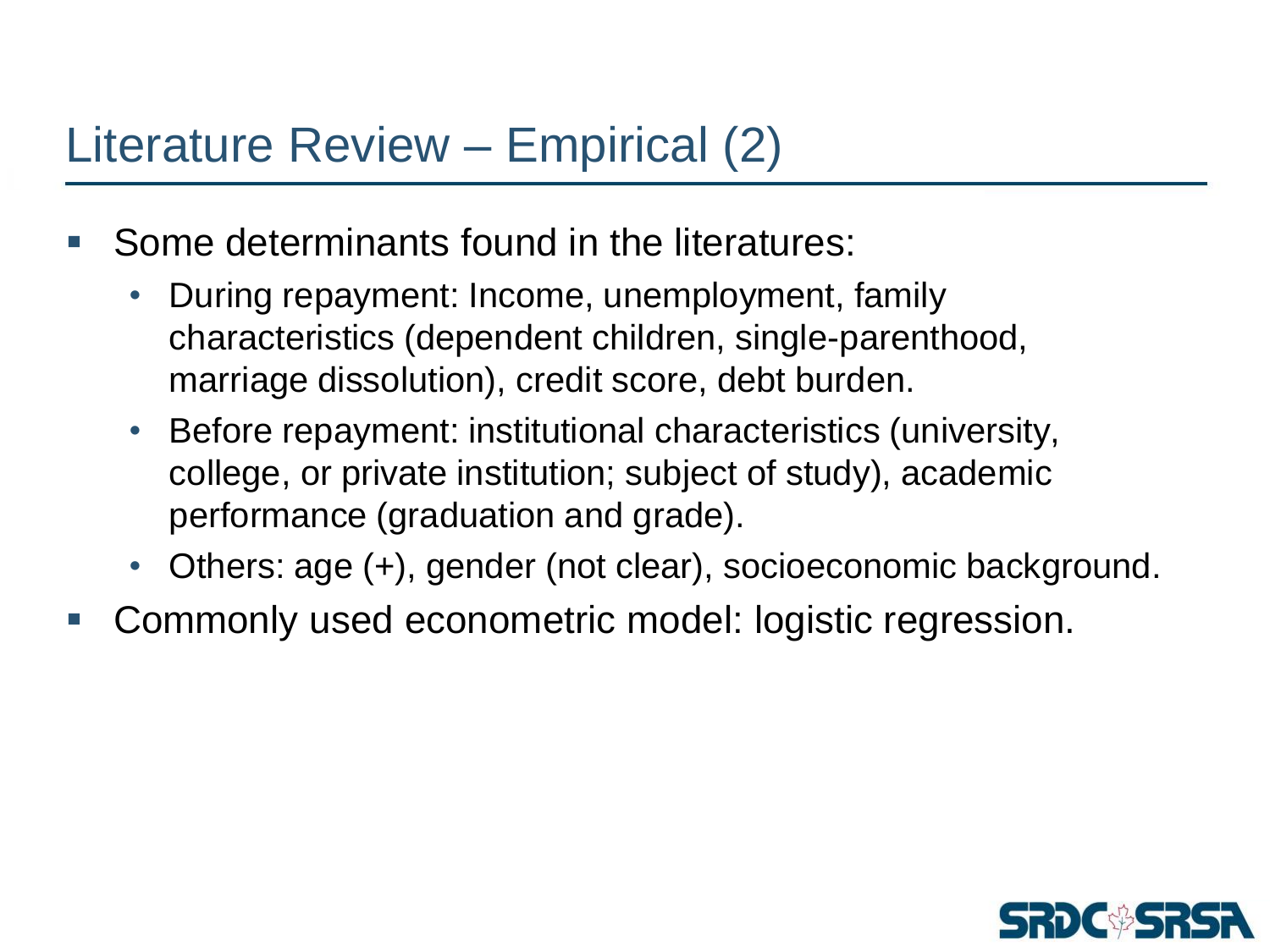# Methodology (1)

- Data: CSLP administrative databases
	- Repayment: designation files from Aug 2009 July 2012
	- Characteristics before consolidation: designation files, loan disbursement files, Needs Assessment Records (NARS).
- Definitions:
	- 2009-10 Consolidation Cohort: borrowers who consolidated their student loans within the period from Aug 2009 - July 2010.
	- Delinquency: any borrower who did not repay the scheduled repayment completely on time.
	- Default: any borrower who was delinquent for 270 days or more.
	- Measurement: the loan became default between August 2009 and July 2012
	- **This research's 3-year delinquency rate is very different from the HRSDC published point delinquency rate**

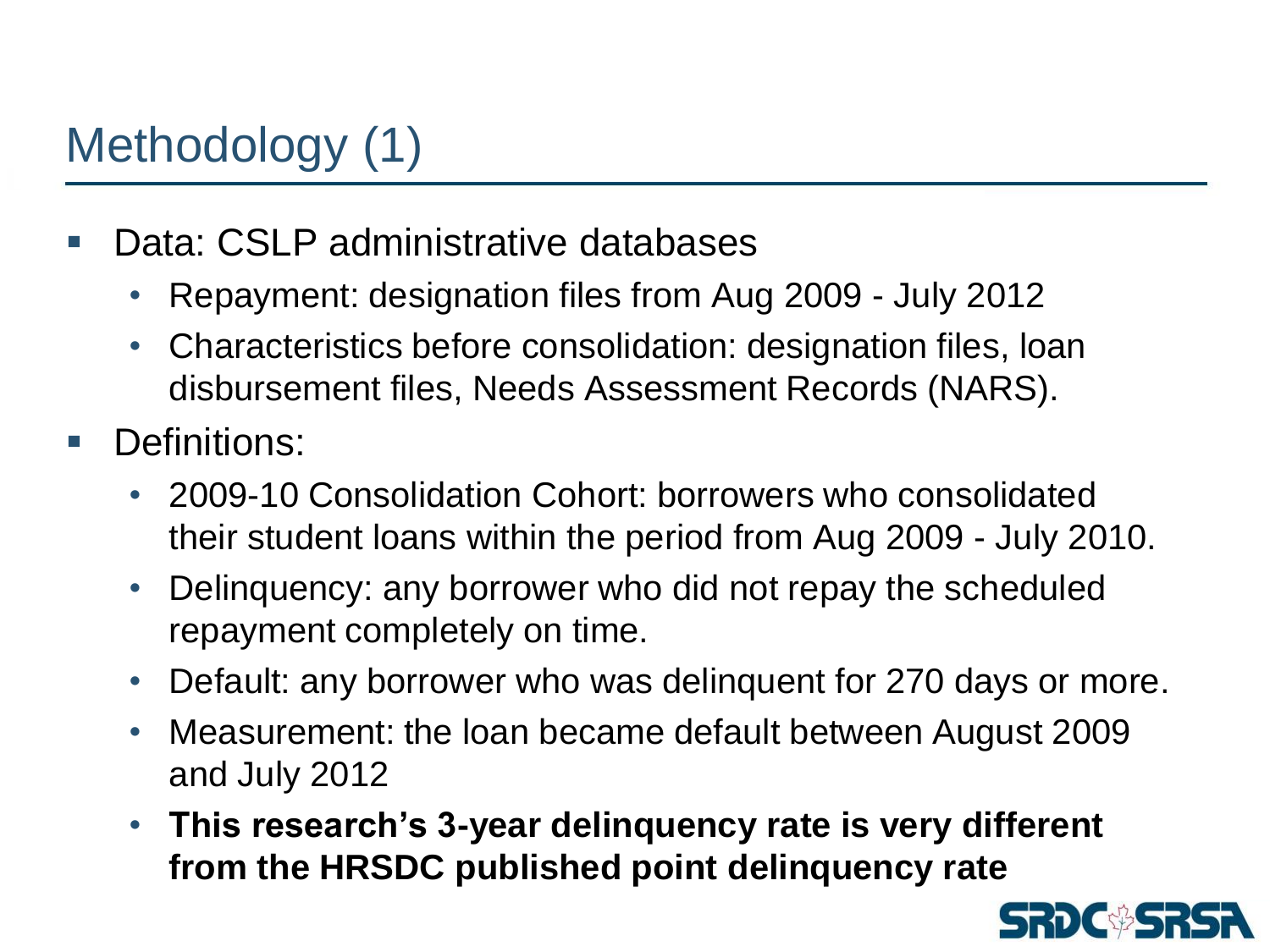## Methodology (2)

- Descriptive analysis of the determinants of delinquency and default within three loan years of the 2009/10 loan cohort.
- Base model: Two logistic regressions of delinquency/default.
- Base model includes gender, marital status, age, last student loan application category, disability status, major field of study, type of educational institutions attended, level of the educational program, length of program, province, principal of the federal loans at consolidation, amount of monthly payment for federal loans, number of terms to repay for federal loans, receipts of CSG-LI, CSG-MI, and CAG-LI-FT, and family income at the time of loan application.
- Visible minority and aboriginal status (if reported).

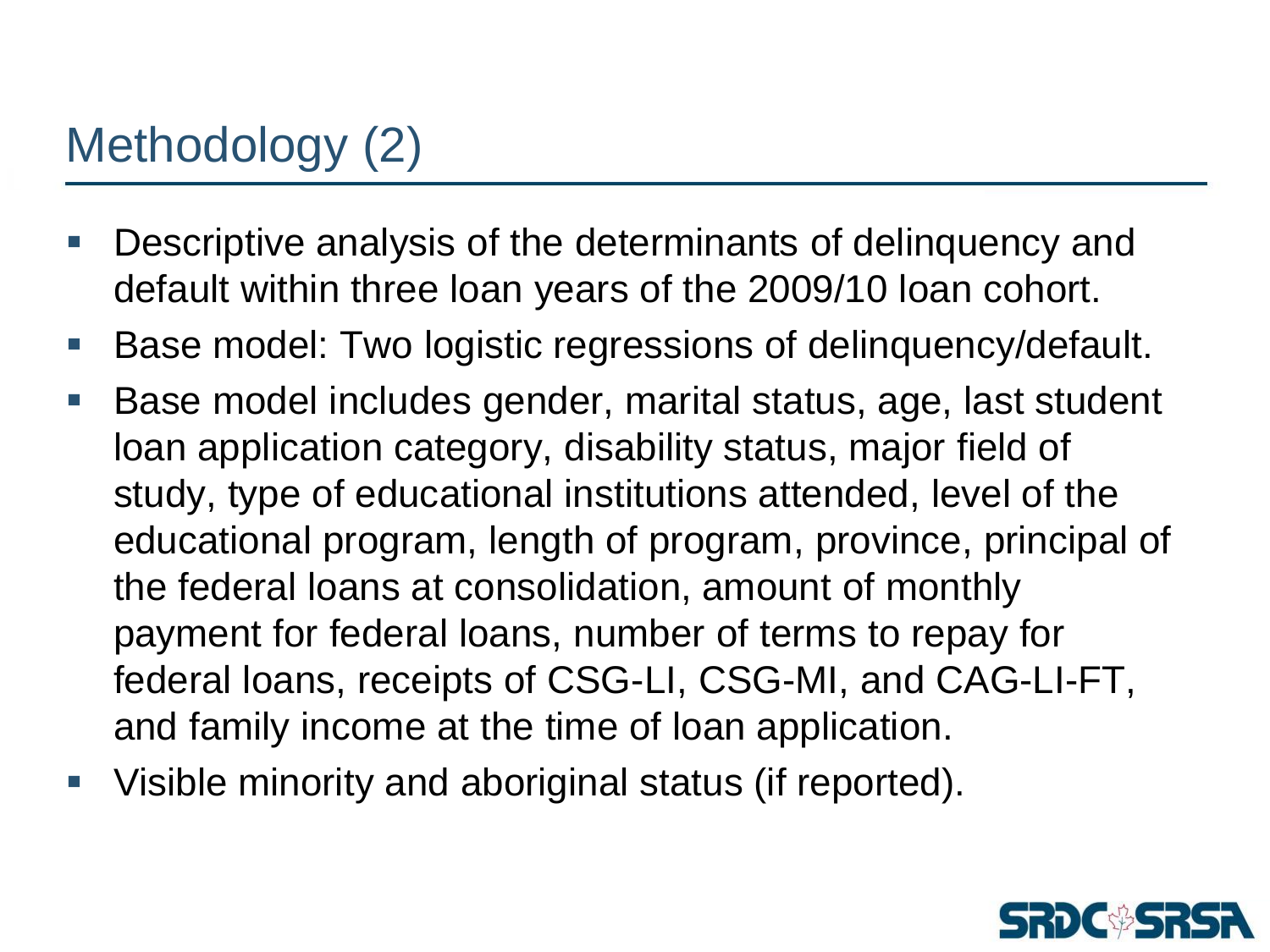## Analysis

- Examining how delinquency / default vary with each determinant.
- Evaluating the model's prediction accuracy: true positive rates versus false positive rates.
- Did RAP reduce default?
	- Extended model #1: Base model with additional independent variables – the indicators of usages of RAP in 2009/10 and 2010/11.
- Would previous late payments predict default?
	- Extended model #2: Logistic regression of entering default during 2011/12 loan year - independent variables include an indicator of in delinquency for 3 or more months.

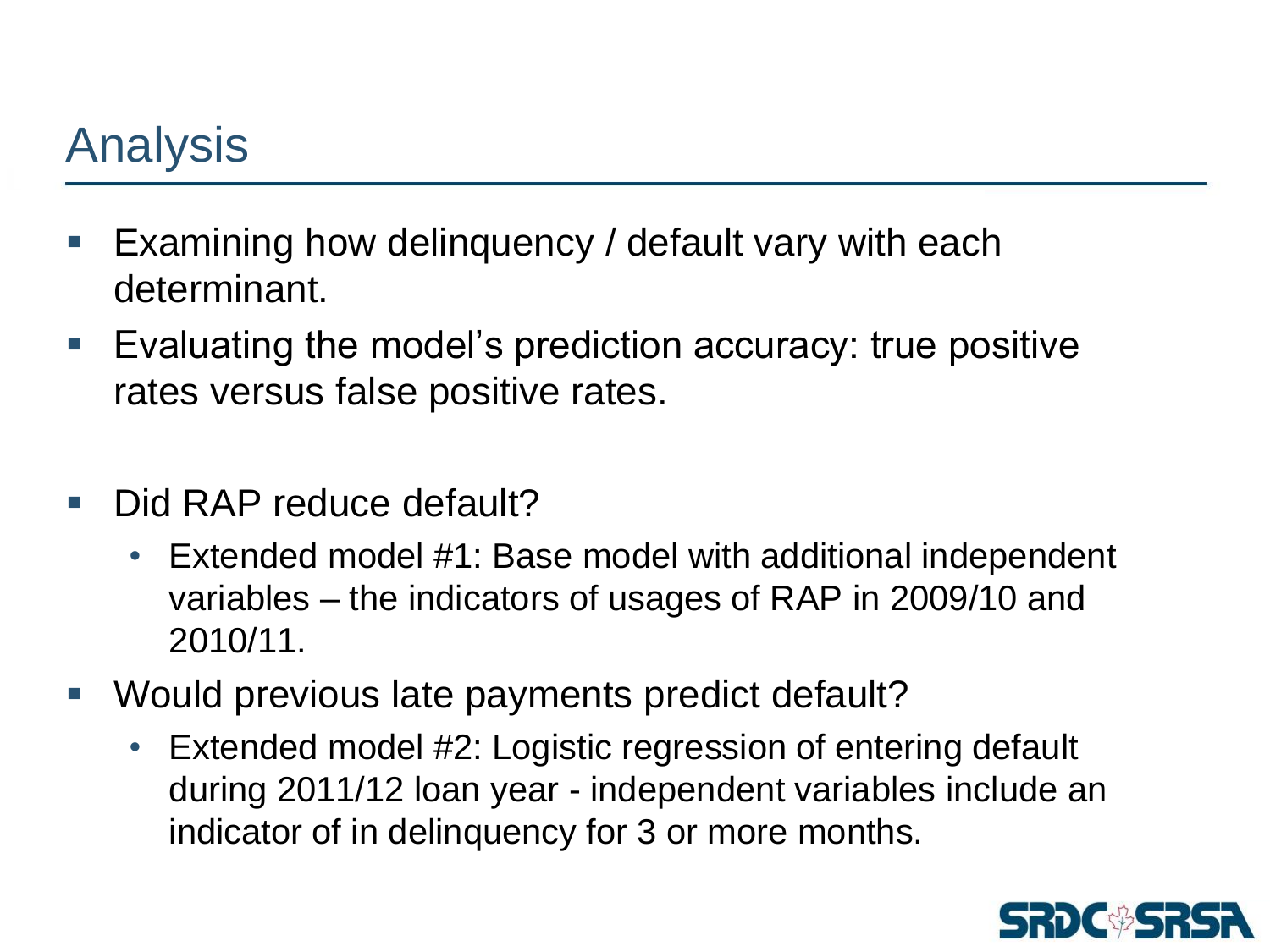#### Selected Descriptive Analysis Results (1)

Г

|                                             | Default Rate (Out of<br>Delinquency / Late |                       |  |
|---------------------------------------------|--------------------------------------------|-----------------------|--|
|                                             | <b>Payment Rate</b>                        | <b>All Borrowers)</b> |  |
| <b>Overall Average</b>                      | 62.4                                       | 13.4                  |  |
| <b>Last Student Loan Applicant Category</b> |                                            |                       |  |
| Married / Common Law                        | 61.5                                       | 12                    |  |
| <b>Single Parent</b>                        | 79.9                                       | 29.9                  |  |
| Single Independent                          | 61.6                                       | 13.1                  |  |
| <b>Dependent</b>                            | 61.2                                       | 12.1                  |  |
| <b>Last Reported Disability</b>             |                                            |                       |  |
| <b>Without Disability</b>                   | 62.1                                       | 13.5                  |  |
| <b>With Disability</b>                      | 72.7                                       | 17.6                  |  |
| <b>Institution Type</b>                     |                                            |                       |  |
| <b>University</b>                           | 56.2                                       | 7.4                   |  |
| College                                     | 65.4                                       | 15.8                  |  |
| <b>Private</b>                              | 76.1                                       | 28.2                  |  |
| <b>Level of Study</b>                       |                                            |                       |  |
| <b>Less than Bachelor's Degree</b>          | 69.3                                       | 20.1                  |  |
| <b>Bachelor's Degree</b>                    | 56.7                                       | 7.7                   |  |
| <b>Postgraduate Degree</b>                  | 50.4                                       | 4.8                   |  |

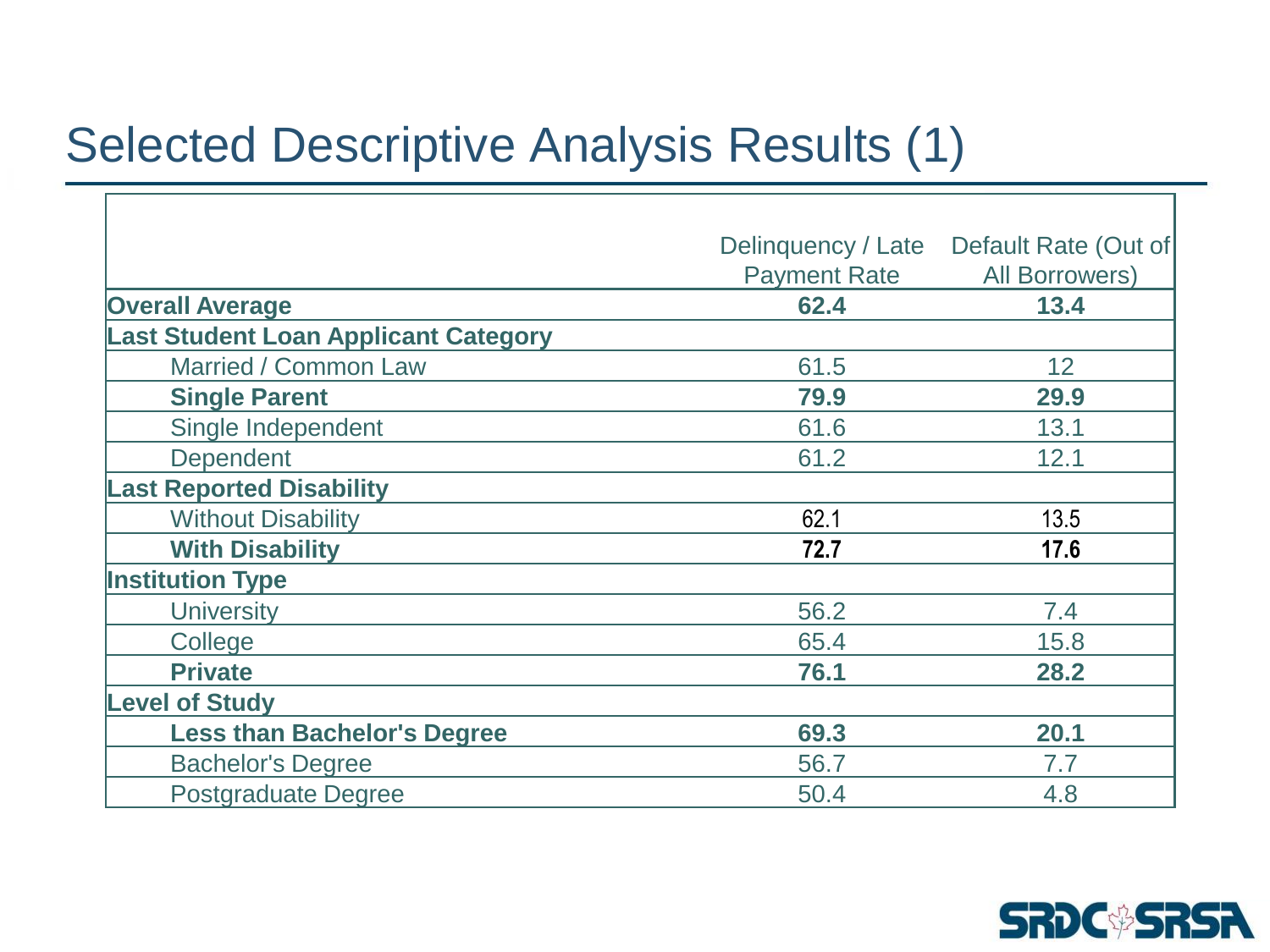## Selected Descriptive Analysis Results (2)

 $\Gamma$ 

|                                   | Delinquency / Late  | Default Rate (Out of<br>All Borrowers) |  |
|-----------------------------------|---------------------|----------------------------------------|--|
|                                   | <b>Payment Rate</b> |                                        |  |
| <b>Principal at Consolidation</b> |                     |                                        |  |
| <b>First Quartile</b>             | 55.4                | 11.5                                   |  |
| <b>Second Quartile</b>            | 65.3                | 17.8                                   |  |
| <b>Third Quartile</b>             | 64.1                | 14.7                                   |  |
| <b>Fourth Quartile</b>            | 64.7                | 9.6                                    |  |
| <b>Scheduled Repayment</b>        |                     |                                        |  |
| <b>First Quartile</b>             | 54.6                | 10.5                                   |  |
| <b>Second Quartile</b>            | 66.8                | 17.4                                   |  |
| <b>Third Quartile</b>             | 64.6                | 14.9                                   |  |
| Between 75th and 90th percentiles | 62.4                | 10.9                                   |  |
| Top 10 percentile                 | 64.9                | 10.8                                   |  |
| Number of Months in Loan Term     |                     |                                        |  |
| Up to 18 months                   | 36.9                | 3.4                                    |  |
| 19 to 42 months                   | 60.3                | 11.8                                   |  |
| 43 to 66 months                   | 58.3                | 13.1                                   |  |
| 67 to 90 months                   | 62.4                | 16.1                                   |  |
| 91 to 114 months                  | 66                  | 14.6                                   |  |
| More than 114 months              | 64.4                | 6.6                                    |  |

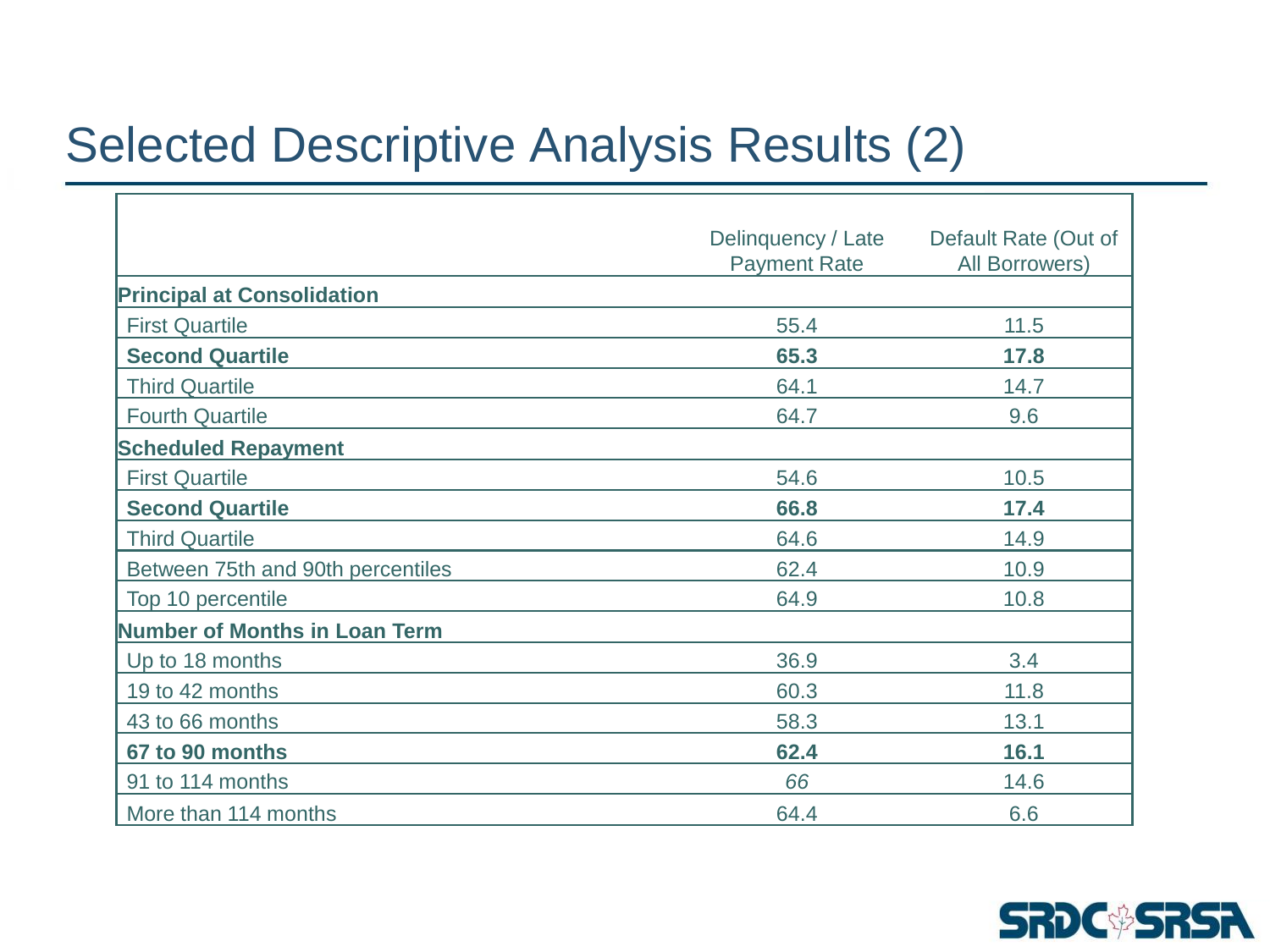## Selected Descriptive Analysis Results (3)

|                                                               | Delinquency /<br><b>Late Payment</b><br>Rate | <b>Default Rate</b><br>(Out of All<br>Borrowers) |
|---------------------------------------------------------------|----------------------------------------------|--------------------------------------------------|
| <b>Family Income (within Application</b><br><b>Category</b> ) |                                              |                                                  |
| <b>First Quartile</b>                                         | 67.4                                         | 17.7                                             |
| <b>Second Quartile</b>                                        | 64.7                                         | 15.3                                             |
| <b>Third Quartile</b>                                         | 60.5                                         | 11.8                                             |
| <b>Fourth Quartile</b>                                        | 57.6                                         | 9.8                                              |
| <b>Received CSG-LI</b>                                        |                                              |                                                  |
| <b>No</b>                                                     | 62.0                                         | 14.8                                             |
| <b>Yes</b>                                                    | 64.0                                         | 7.1                                              |
| <b>Received CSG-MI</b>                                        |                                              |                                                  |
| <b>No</b>                                                     | 62.6                                         | 13.9                                             |
| <b>Yes</b>                                                    | 58.3                                         | 5.6                                              |

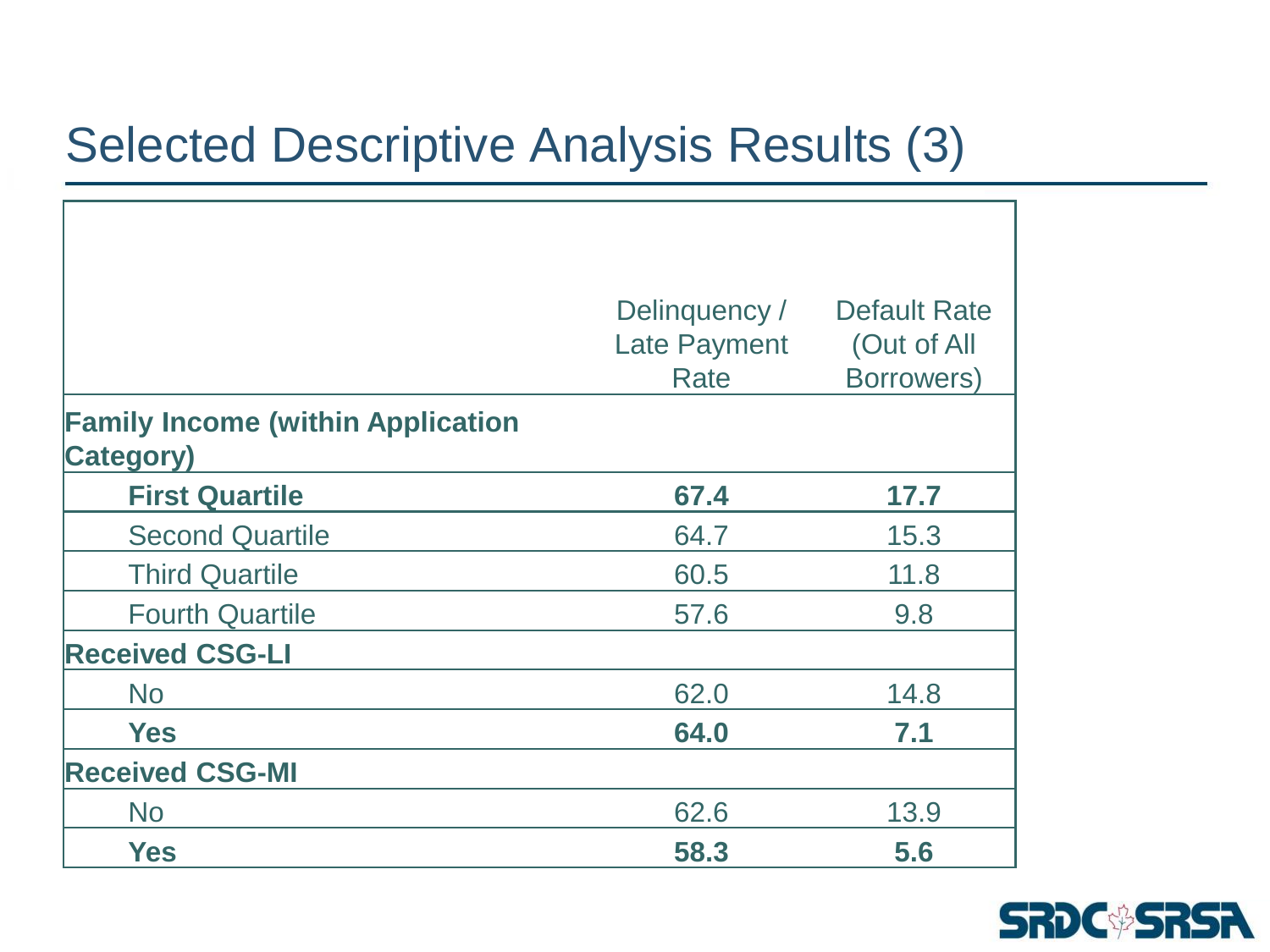## Selected Descriptive Analysis Results (4)

|                                     | <b>Delinquency</b> |         |                     |
|-------------------------------------|--------------------|---------|---------------------|
|                                     |                    | / Late  | <b>Default Rate</b> |
|                                     | Number of          | Payment | (Out of All         |
|                                     | cases              | Rate    | <b>Borrowers)</b>   |
| <b>Applied for RAP before 2011-</b> |                    |         |                     |
| $\vert$ 12                          |                    |         |                     |
| <b>No</b>                           | 117,634            | 48.9    | 10.5                |
| <b>Yes</b>                          | 68,849             | 85.4    | 18.4                |
| <b>Used RAP before 2011-12</b>      |                    |         |                     |
| <b>No</b>                           | 137,896            | 56.0    | 15.1                |
| Yes                                 | 48,587             | 80.4    | 8.7                 |

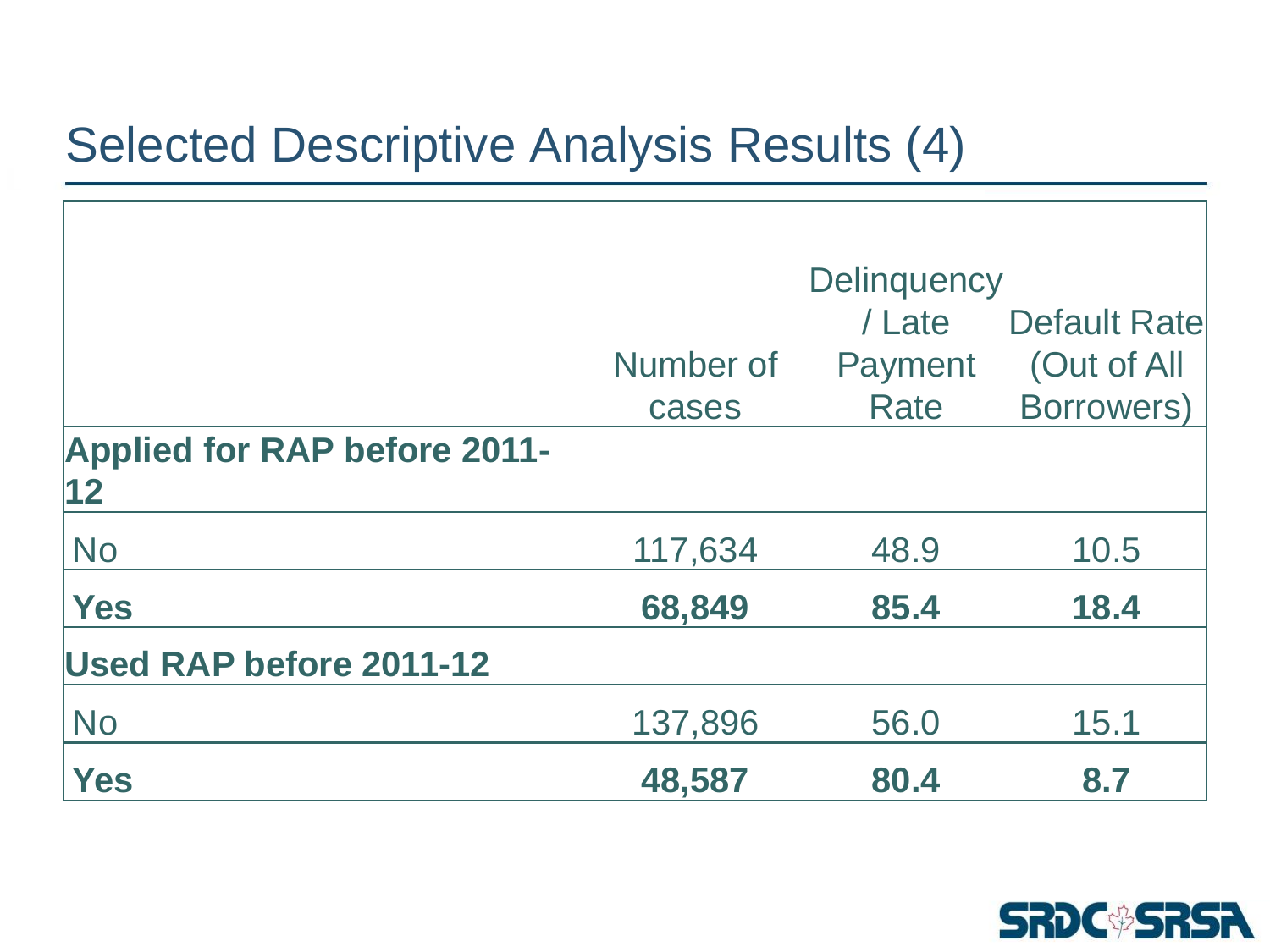## Selected Descriptive Analysis Results (5)

- There were 68,849 borrowers applied for the RAP in the loan years 2009-10 and 2010-11. The data also indicated that 48,587 had officially started the RAP.
- RAP seems to be effective in reducing loan defaults.
- Among those 20,262 who applied but not started the RAP:
	- High default rate;
	- The exact reason is unknown. The application might be in one of the following states :
		- Rejected (not likely)
		- Waiting for approval
		- Returning the loan to good standing (eligibility requirement)
		- Withdrawal

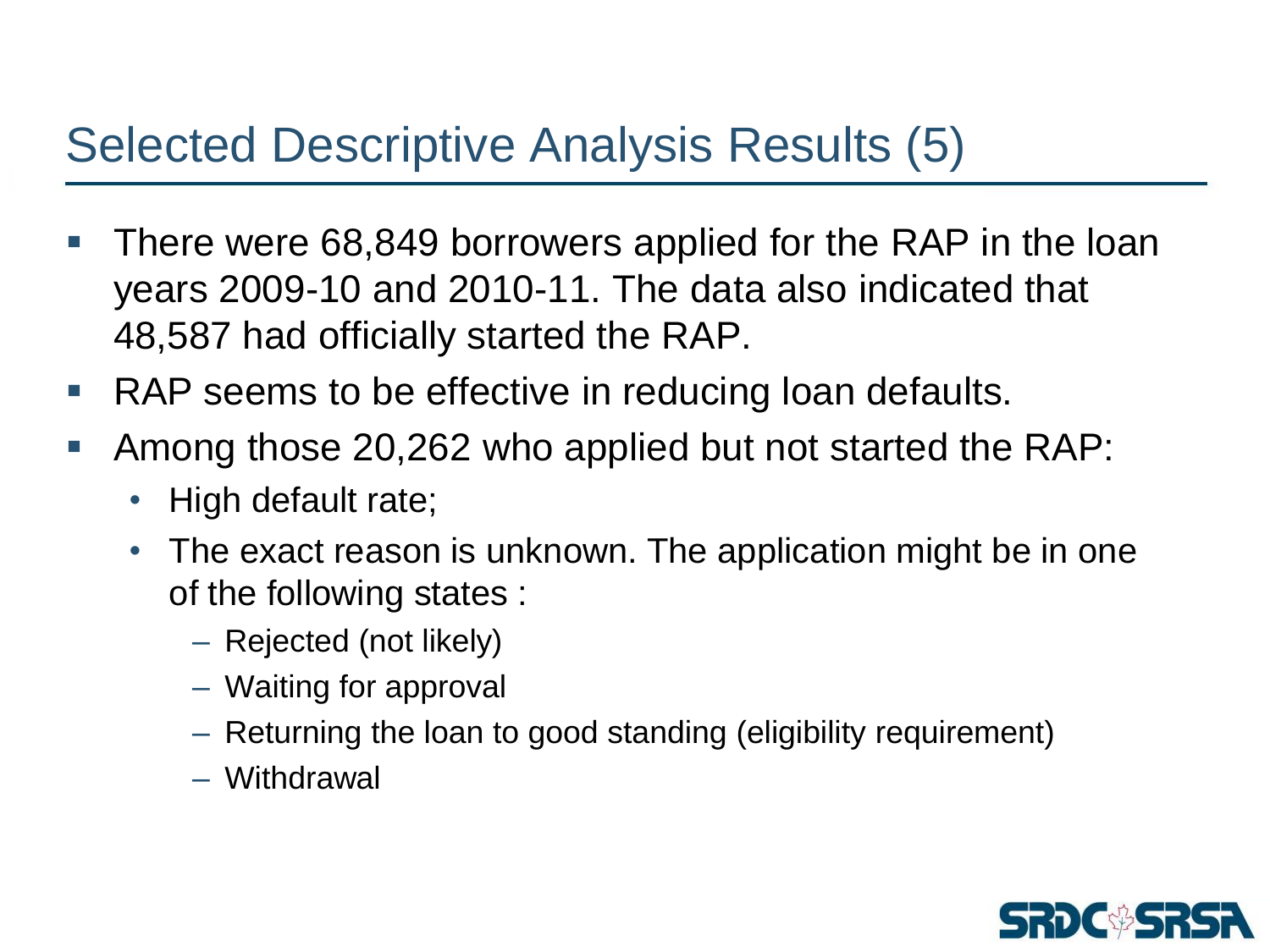## Results of Logistic Regressions (1)

- **Patterns observed from the descriptive bivariate statistics** mostly carry over to the logistic regressions of the base model.
- **Exceptions:** 
	- Variations by province were mostly not statistical significant in the multivariate model.
	- Those who took a 4 year program had a higher default rate than others in the multivariate model when field of study, type of institution and level of study were controlled for.
	- Delinquency and default increased with the scheduled repayment amount, once the amount of principal at consolidation was controlled for.
	- Default rate increased with the number of terms until 114 months and decreased for longer terms.

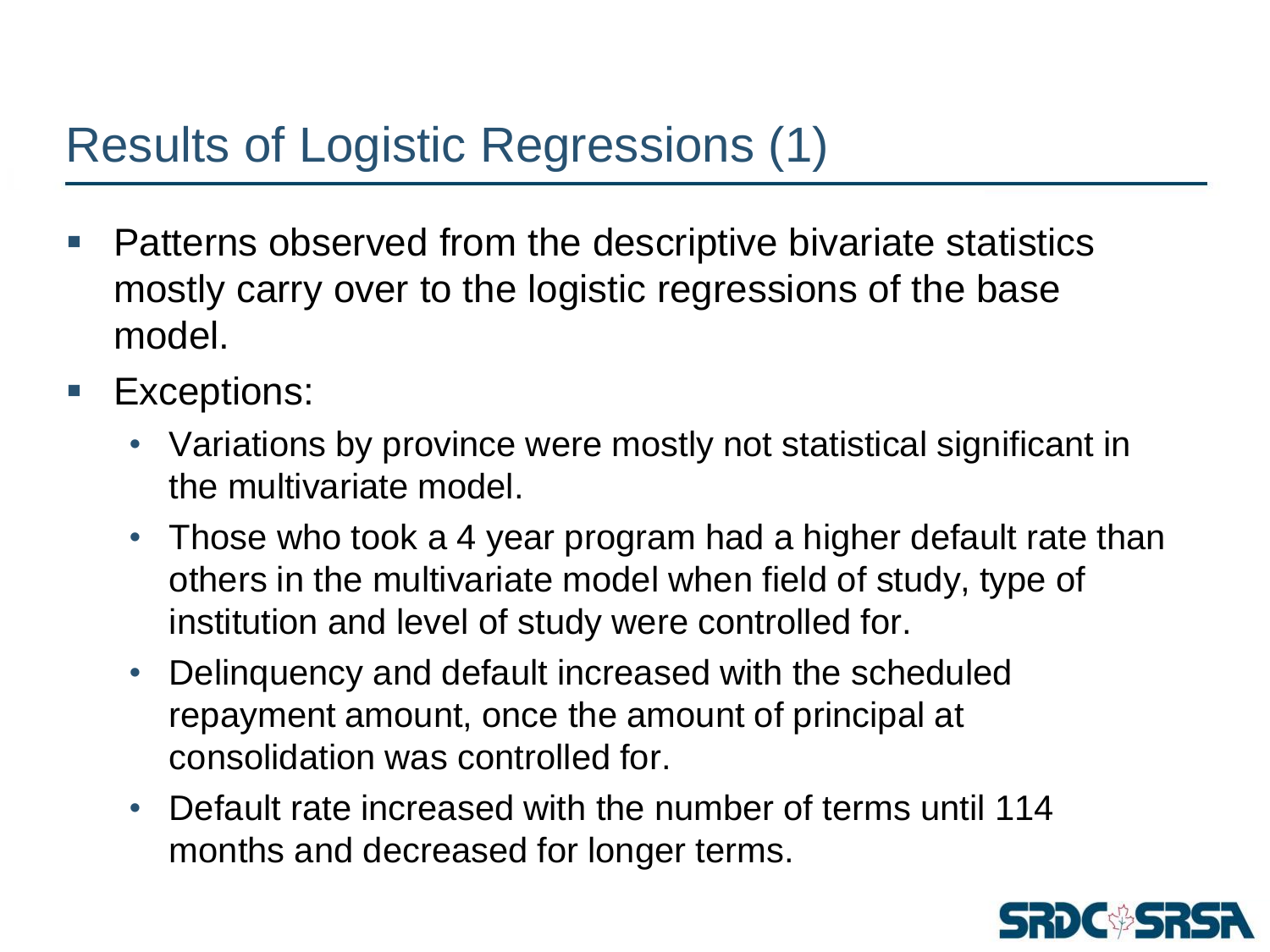## Results of Logistic Regressions (2)

- Family Income
	- Family income at the final student loan application was negatively related to delinquency and default when all other factors were controlled for.
	- Delinquency and default rates of those who received CSG-LI and CSG-MI were negative even in the multivariate model.
- Efficacy of RAP

|                               | Delinguent vs. Not Delinguent |         |                      | Default vs. Not Default |  |
|-------------------------------|-------------------------------|---------|----------------------|-------------------------|--|
|                               | Coefficients                  | S.E.    | Coefficients<br>S.E. |                         |  |
| <b>Previous Usages of RAP</b> |                               |         |                      |                         |  |
| Used RAP in 2009-10           | 1.105                         | (0.016) | $-0.873$<br>(0.022)  |                         |  |
| Used RAP in 2010-11           | 1.94                          | (0.035) | $-1.069$<br>(0.04)   |                         |  |

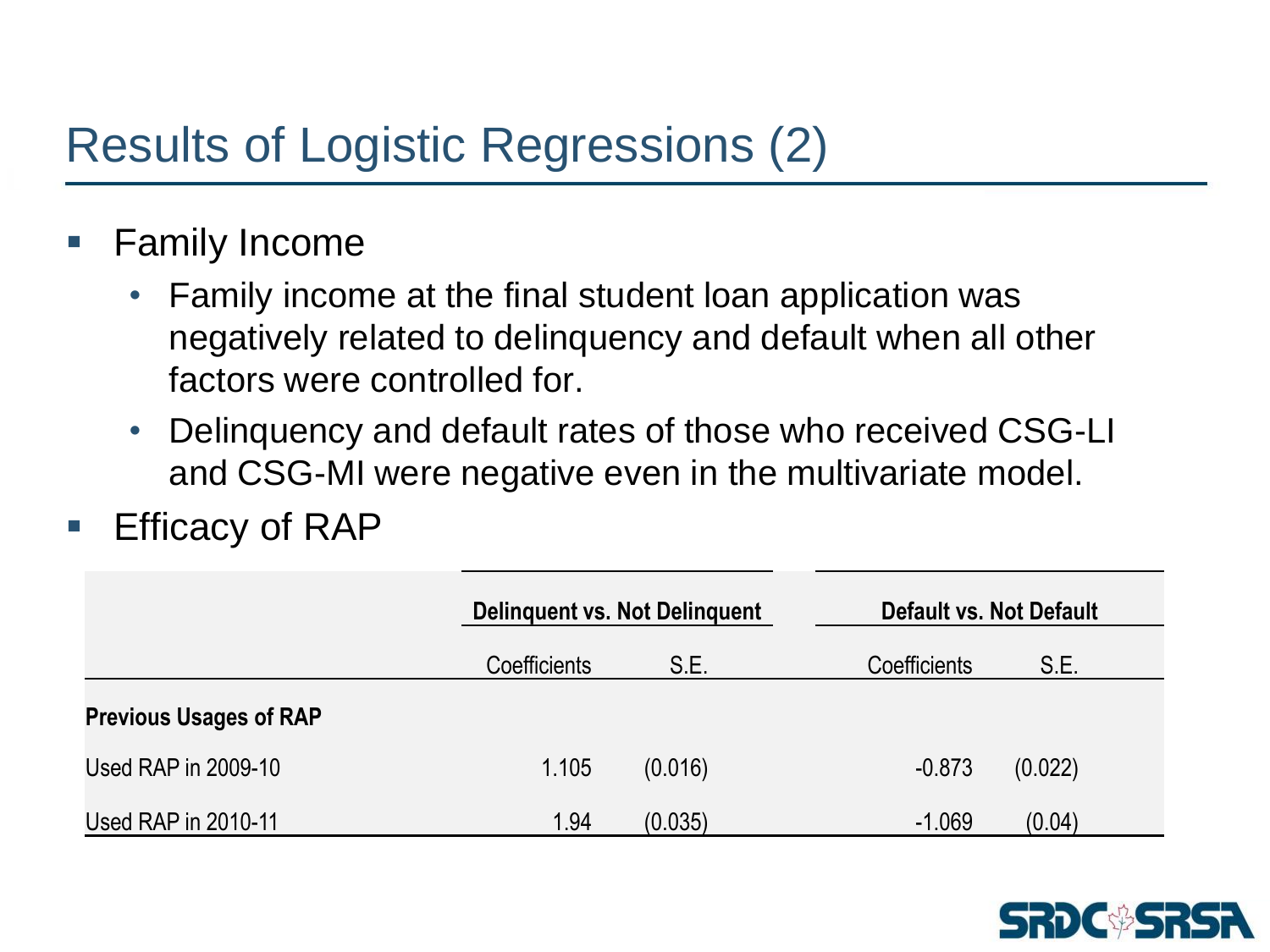#### Prediction Accuracy – Base Model (1)

- Concordant Percentages:
	- 67.2% for Delinquency
	- 75.5% for Default
- **Receiver Operating Characteristic (ROC Curve)**



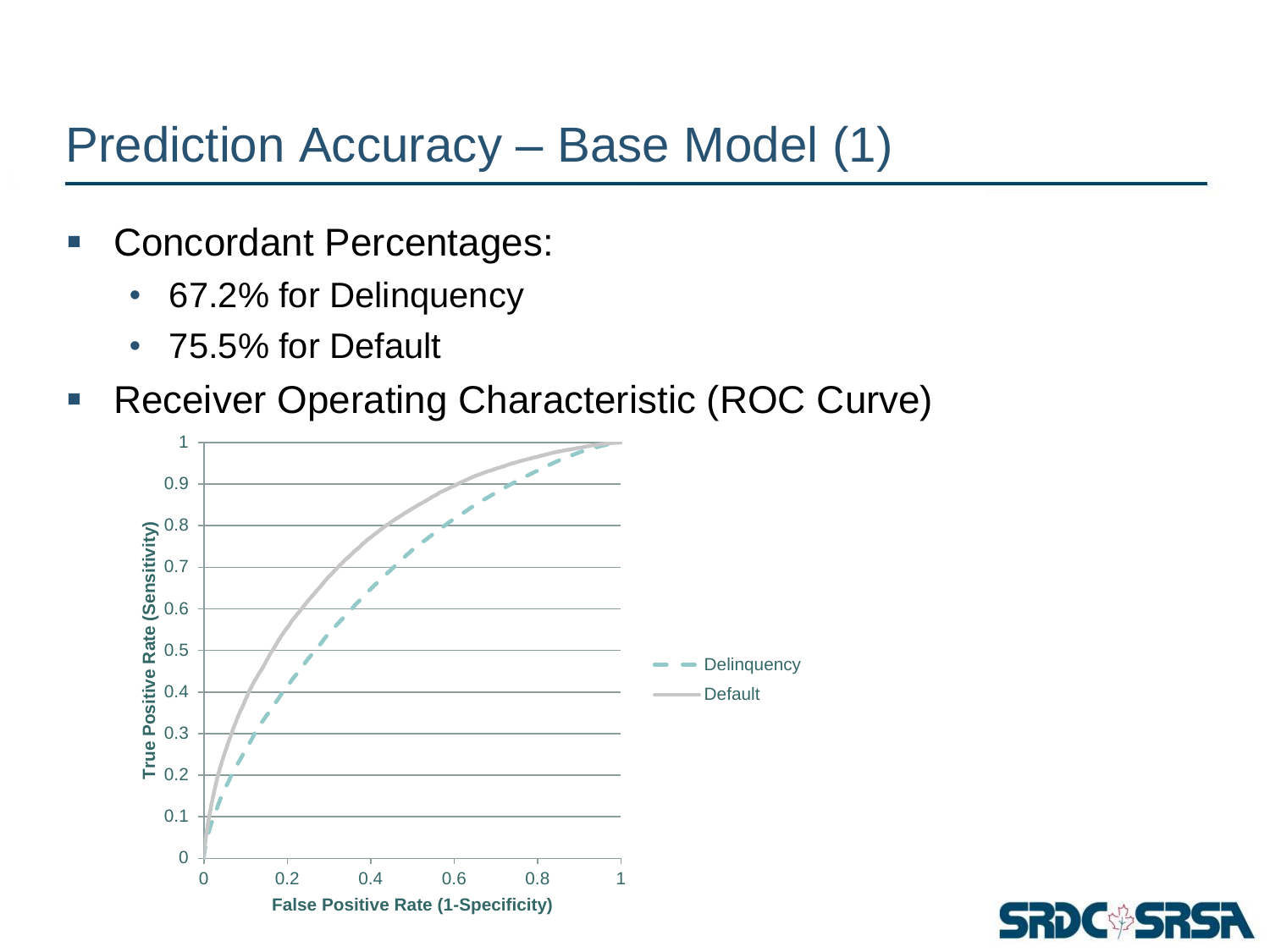## Prediction Accuracy – Base Model (2)

- Suppose the logistic regression of default is used to predict the propensity to default. Those with a propensity above a certain threshold will receive a prevention intervention.
- If the threshold is 13.4 per cent (the average default rate):
	- True positive rate: 69.0 per cent. i.e. 69.0 per cent of defaulters (17,255 borrowers) were above the threshold.
	- False positive rate: 31.2 per cent. i.e. 31.2 per cent of nondefaulters (50,339 borrowers) were above the threshold.
	- 3 out of every 4 borrowers who received the intervention are not defaulters.
	- 31.0 per cent of defaulters would not be identified to receive the intervention.

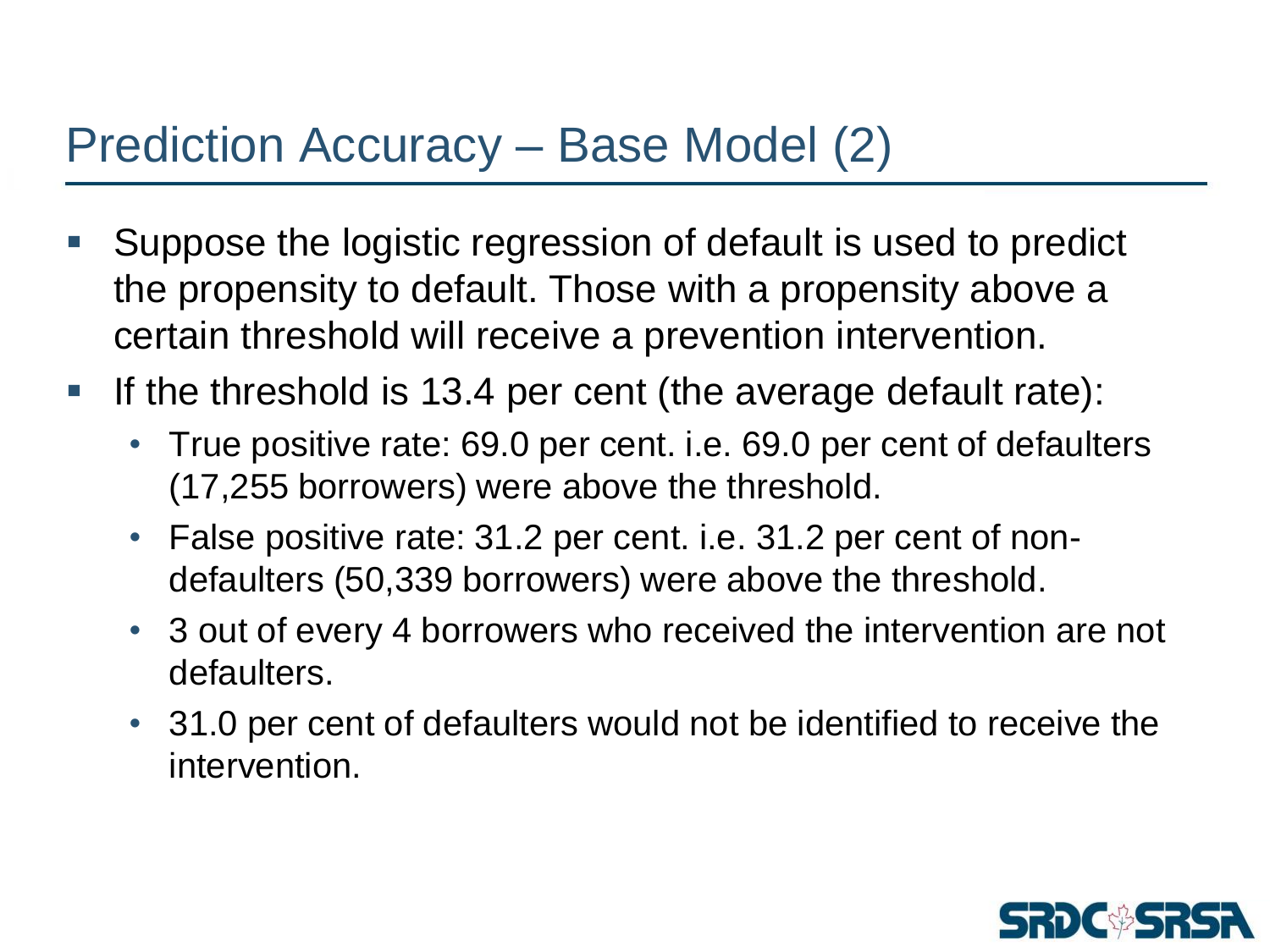#### Prediction Accuracy – Base Model (3)

- If the threshold is 75 per cent (to identify high risk group):
	- True positive rate: 0.4 per cent. i.e. 0.4 per cent of defaulters (109 borrowers) were above the threshold.
	- False positive rate: 0.02 per cent. i.e. 0.02 per cent of nondefaulters (34 borrowers) were above the threshold.
	- Only 1 out of every 4 borrowers who received the intervention did not need it.
	- But 99.6 per cent of defaulters would not be identified to receive the intervention.
- The low prediction accuracy of the model makes it difficult to achieve better efficiency while maintaining equity.

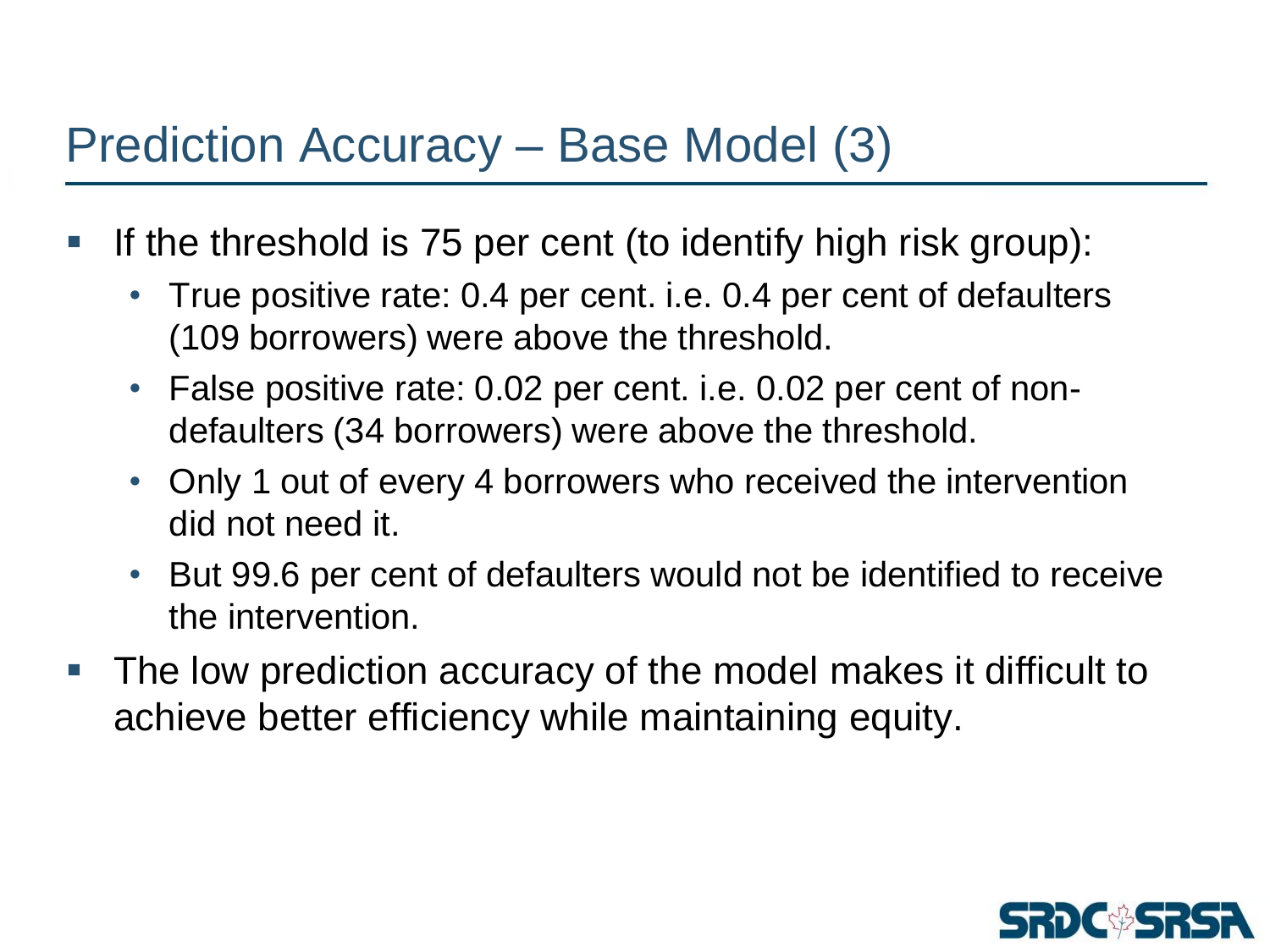#### Improving Prediction Accuracy

- Payment history is commonly used in credit scoring.
- Exercise: to predict the risk of entering default during 2011- 12, with an indicator of in delinquency for 3 or more months (during 2010-11) as an additional predictor.
- **Comparison of accuracy by concordant percentages:** 
	- Without the 3-month delinquency indicator: 67.5%.
	- With the 3-month delinquency indicator: 85.5%.
- A complete hazard model is potentially accurate in predicting default.
- Dynamic model involves regular periodic monitoring of payment history. It requires communication with those who have elevated risk of default during repayment.

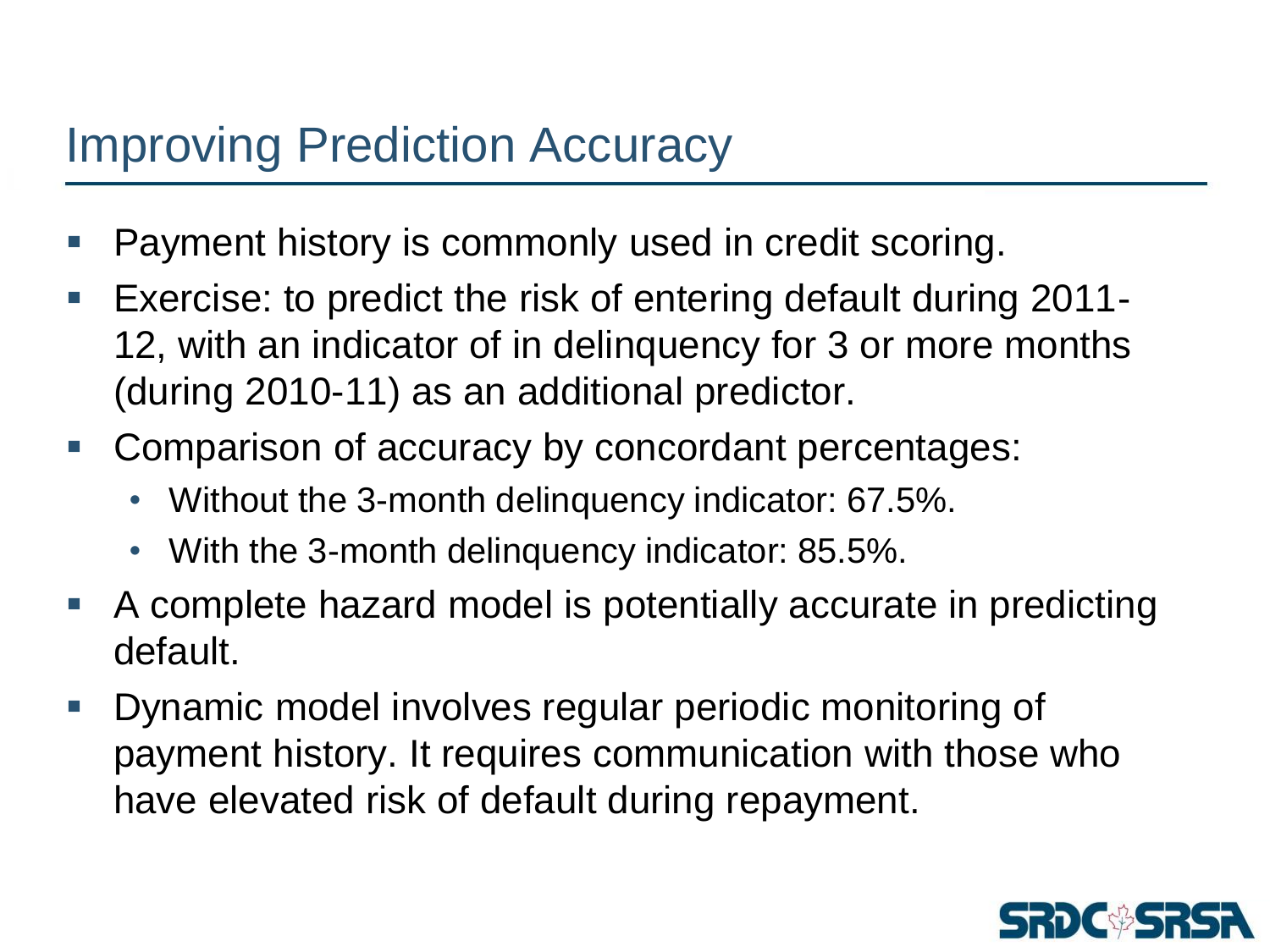# Conclusions (1)

- Many static factors and borrower characteristics that affect student loan default found in the literatures are confirmed in this study.
- Two key findings regarding default prevention:
	- First, loans with longer than the standard 114 month term were less likely to be defaulted, likely because of the lower repayment amount per month. Extending repayment periods (to up to 15 years) is the first change suggested to borrowers who find it difficult to repay their loan.
	- Second, the Repayment Assistant Plan was effective in reducing loan default. A substantial number of borrowers who applied for RAP but were not found eligible to start the program were more likely to default on their loans.